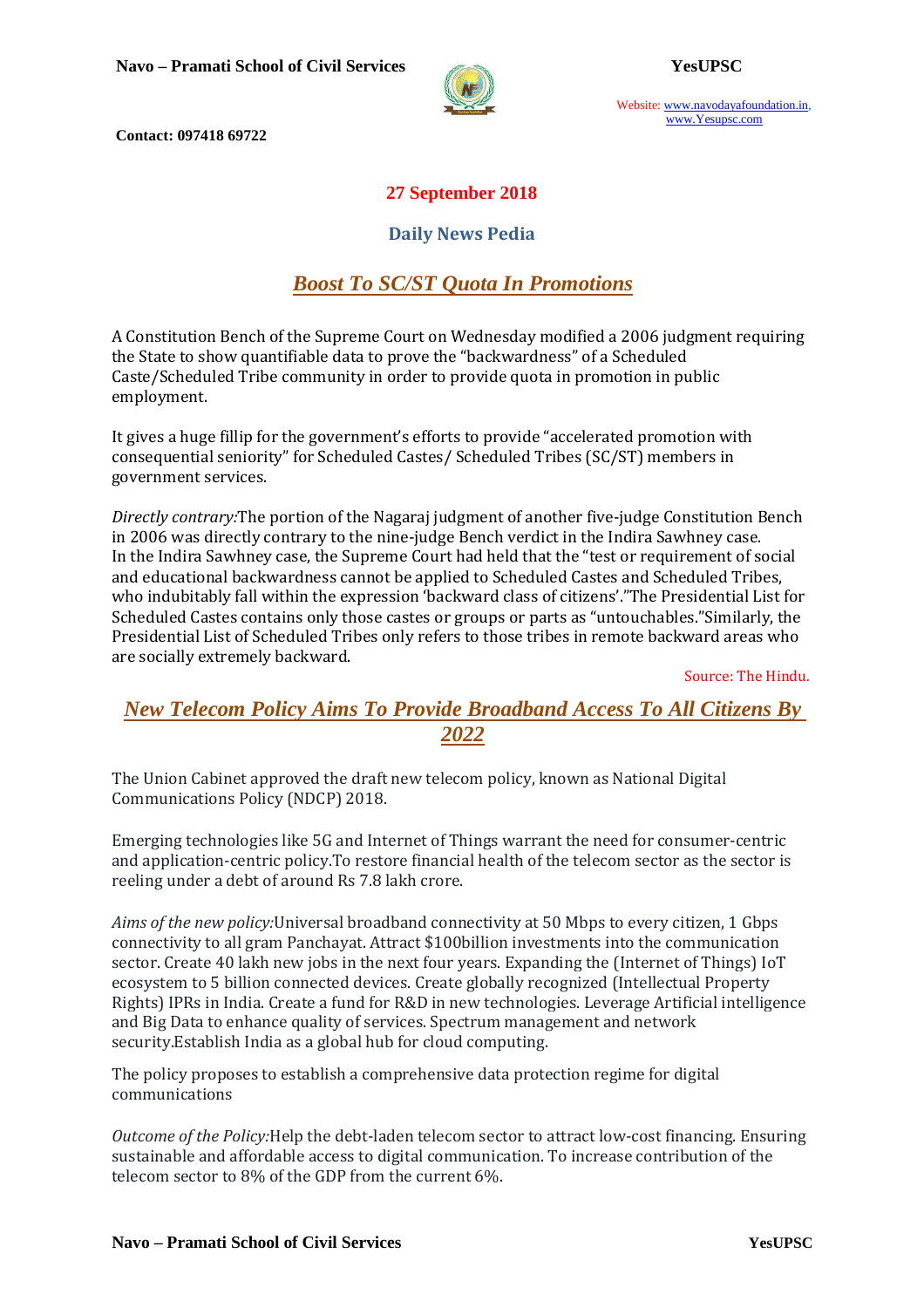Telecom sector will be accorded the status of "critical and essential infrastructure and optic fibre cables as a "public utility".

Source: The Hindu.

## *Aadhaar Gets Thumbs Up From Supreme Court*

SC uphold the passage of Aadhaar Act as a Money Bill.

SC says the Bills is a reasonable restriction on individual privacy that fulfils the government's aim to provide dignity to a large and marginalized population is valid.In its judgement SC has made clear distinction where Aadhaar will be Mandatory and where it is not necessary.

*Application where Aadhaar linking is not necessary***:**To link mobile phone numbers with Aadhaar. Bank accounts to Aadhaar numbers. Schools have been barred from making the submission of the Aadhaar number mandatory. Not necessary for children aged between six and 14 under the Sarva Shiksha Abhiyan as right to education. Statutory bodies like CBSE and UGC cannot ask students to produce their Aadhaar cards for examinations like NEET and JEE.

*Aadhaar Link is Necessary for:*To plug leakages in subsidy schemes and to have better targeting of welfare benefits*.* PAN Card for filing Income tax return.

*Not a Money Bill:* Law about an identity proof, Aadhaar, cannot be possibly passed as Money Bill.A Money Bill must deal with the declaring of any expenditure charged on the Consolidated Fund of India.Section 7 of the Act does not declare the expenditure incurred to be a charge on the Consolidated Fund.Rajya Sabha's Authority has been superseded and that this constitutes a fraud on the Constitution.

Supreme Court observation:It is Vital to ensure that government aid reached the targeted beneficiaries which may be extended with the support of the Consolidated Fund of India under the scope of Article 110.

*Breach of Privacy:* It violates the right to Privacy.Grand project to harvest personal data for commercial exploitation by private parties and profiling by the state.

*Act will create Surveillance State:*Aadhaar regime would facilitate the birth of a "surveillance state", thereby allowing the creation of a comprehensive profile of an individual.

*Supreme Court observation:*It is very difficult to create a profile of a person simply on the basis of biometric and demographic information.

*Benefits sought by the Supreme Court in its judgement:*To plug leakages in subsidy schemes and to have better targeting of welfare benefits*.* To prevent denial of rights and legal entitlements to marginalized section of society who are dependent on the government schemes and benefits.To bring in regulations for an effective mechanism for delivery of public oriented services.

#### *Supreme Court allows live streaming of cases*

As per the court's order, the project must be implemented in a progressive, structured and phased manner, with certain safeguards to ensure that the purpose of live-streaming of proceedings is achieved holistically and that it does not interfere with the administration of justice or the dignity and majesty of the court hearing the matter and/or impinge upon any rights of the litigants or witnesses.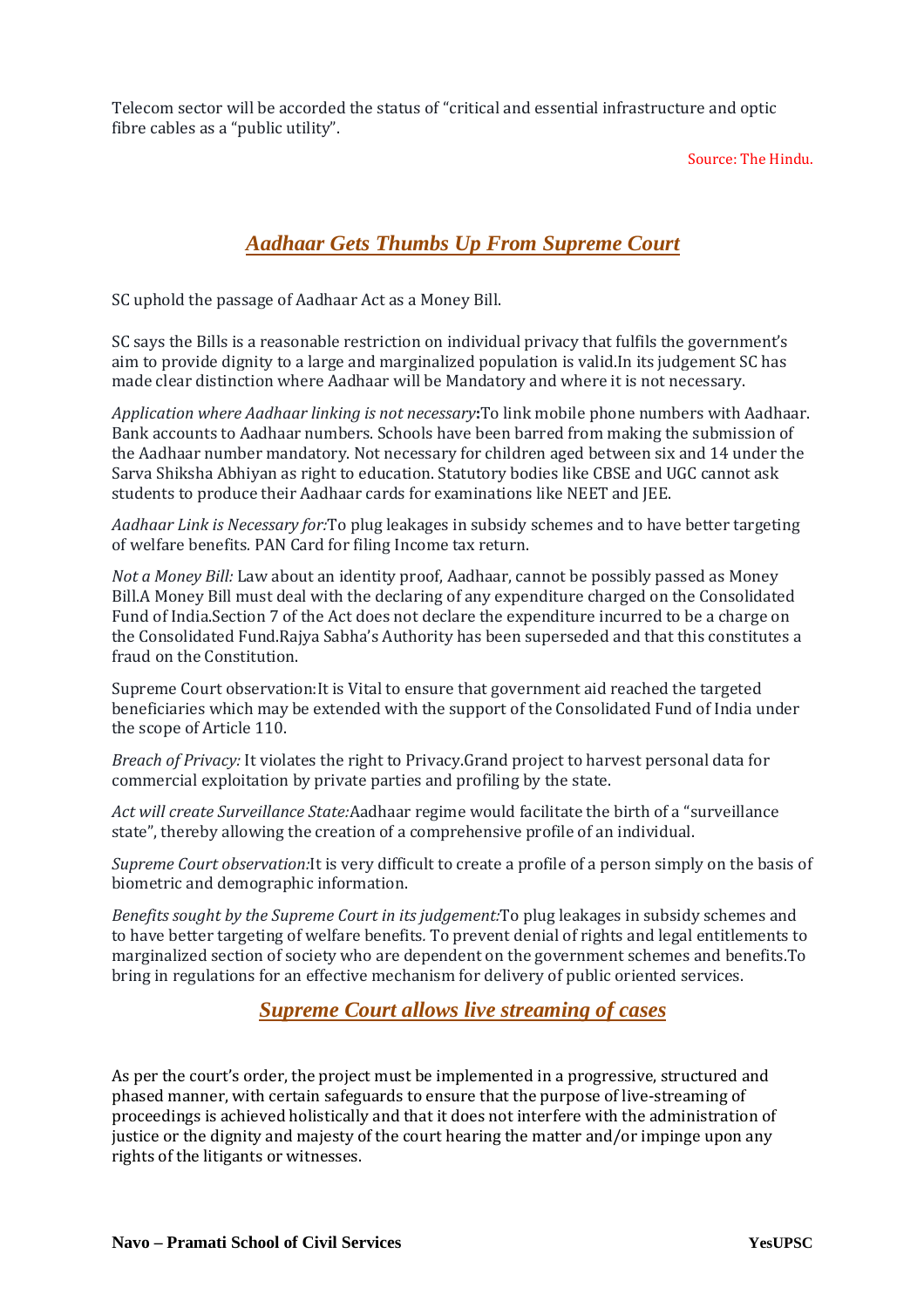As a pilot project, only cases of constitutional and national importance being argued for final hearing before the Constitution Bench be live-streamed initially. For this, it said, permission of the court concerned will have to be sought in writing in advance.

*Consent of parties to the proceedings must be insisted upon*, and if there is no unanimity between them, the court concerned can take the appropriate decision in the matter. The court concerned will also have the power to revoke permission at any stage of the proceedings.

Significance of the move: Live streaming will deal head on with the problem of distance. Given that the court is located in New Delhi, many people cannot afford to be present physically in Supreme Court to follow the arguments, even if the case directly affects them in some way. In fact, even litigants are often unable to travel to court because of the cost and distance involved, leaving it entirely to their lawyers to run the case.

A live telecast of proceedings also has the potential to reduce unwarranted delays in the cases caused by the occasionally cavalier attitude of lawyers. With the client's eye firmly on them, lawyers are likely to expedite cases. Further, this will provide an opportunity to young lawyers to showcase their talents to the world and has the potential to break the stranglehold of a select few over the legal profession.

Live streaming could act as a welcome check on the judiciary. With the public watching, there is every chance that there will be a reduction in the sometimes unnecessary oral comments that cause much controversy but have no judicial bearing.

Sources: the Hindu.



G-4 countries have reaffirmed their commitment to multilateralism and called for the early reform of the United Nations Security Council (UNSC).

The group consists of four countries *India, Brazil, Germany and Japan.*These countries support each other's bid for permanent seats on the United Nations Security Council (UNSC).

The G-4 foreign ministers met at the side-lines of  $73<sup>rd</sup>$  session of United Nations General Assembly (UNGA).

Outcome of the meeting of G-4 members:They stressed on the importance of reforms at the UNSC according to the contemporary needs of 21st. They called to initiate text-based negotiations to safeguard the legitimacy and credibility of the UNSC.The ministers reiterated their support for Africa's representation in a reformed and expanded Security Council.They stressed that substantial progress has not yet been achieved at the Intergovernmental Negotiations (IGN) for the reforms.

Source: The Hindu.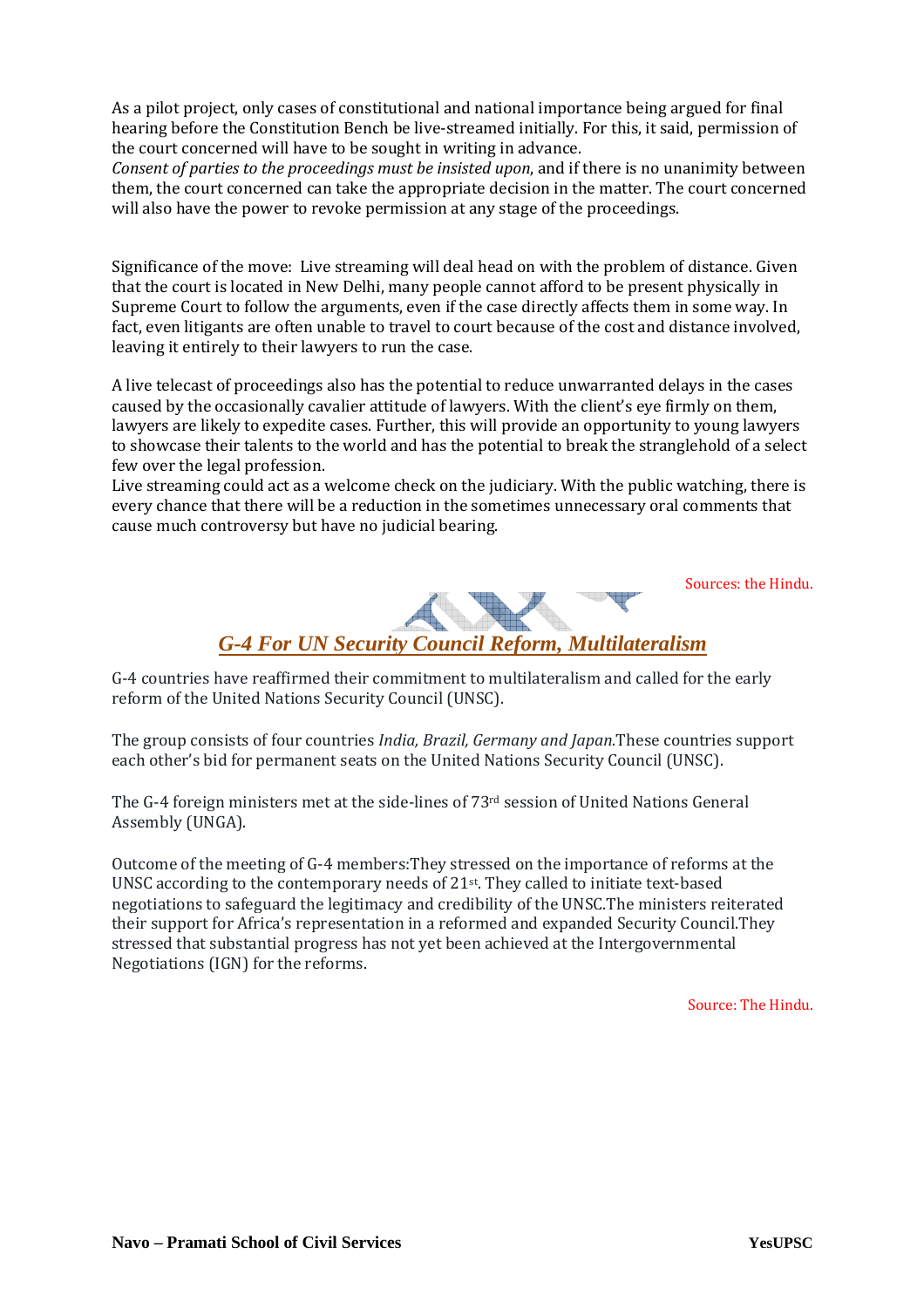# *EDITORIAL*

To Read.

#### **Biofuels are a sensible option for India**

They are practical, given India's agricultural scenario, efficient in terms of cost and good for the environment.

The Narendra Modi administration has set a target to increase energy efficiency in transport and, at the same time, abating the impact of energy on the environment. This is an objective shared by many other countries around the world. At MOVE, the first Global Mobility Summit held in New Delhi during the first week of September, discussions concentrated on the best ways to achieve this goal.

The logical and immediate solution was to invest intensively in mass public transport, shared vehicles and general habit changes. Beyond that, it was widely recognized by the scientific community that electrification was the way forward to reach higher efficiency levels. However, there are at least three forms of electrification: With electric power stored in batteries, with hydrogen, and with high-density, low-carbon liquid fuels.

Batteries have an intrinsic limitation related to their low energy density, currently less than 200 Wh per kg. The industry goal is to reach 330 Wh, and in the future, with new material, it is believed that it could reach 700-800 Wh. The low energy density restrains the range and determines the cost of this option.

Batteries require the use of power, and are environmentally sound only if the source of power is clean. There is still the issue of availability and sourcing of metals used in their manufacturing, their limited lifespan, and the economic and environmental costs of discard. A new infrastructure for power distribution is also needed and India must make massive investments in new forms of power generation, as 75.1% of its current generation is derived from coal, and another 4.2% from other fossil-based fuels such as gas and diesel.

Electrification with hydrogen is costly and risky to produce, store and distribute.

Electrification with low-carbon liquid and gaseous fuels, such as bioethanol and bio-CNG (compressed natural gas), takes advantage of their high energy density, 6,200 Wh per kg in the case of ethanol. Actually, biofuels must be perceived as high-density solar energy, or hydrogen, captured, stored and distributed in an efficient, economical and reliable manner.

Domestic support policies for sugarcane farmers have increased its production by over 30% in the past two years and stocks of sugar are mounting in large excess of demand—10.4 million tonnes in 2018 alone—bringing instability in the economic relationship between mills and farmers. There is ample example of the feasibility and success of this route. In 2018, Brazil is substituting 42% of its petrol with ethanol and, in the US, which uses nearly half of the world's petrol, the level of substitution is 10%. Ethanol is economically competitive and its cost today is about \$1.3 per gallon, while petrol has a wholesale price of \$2.1 per gallon. Therefore, it helps alleviate the price pressure on consumers. But ethanol should be valued for its blend octane number of 116, compared to petrol's 87 AKI. When this factor is considered, ethanol is valued as a substitute of toluene, or aromatics in general, which are around 30% higher than petrol prices.